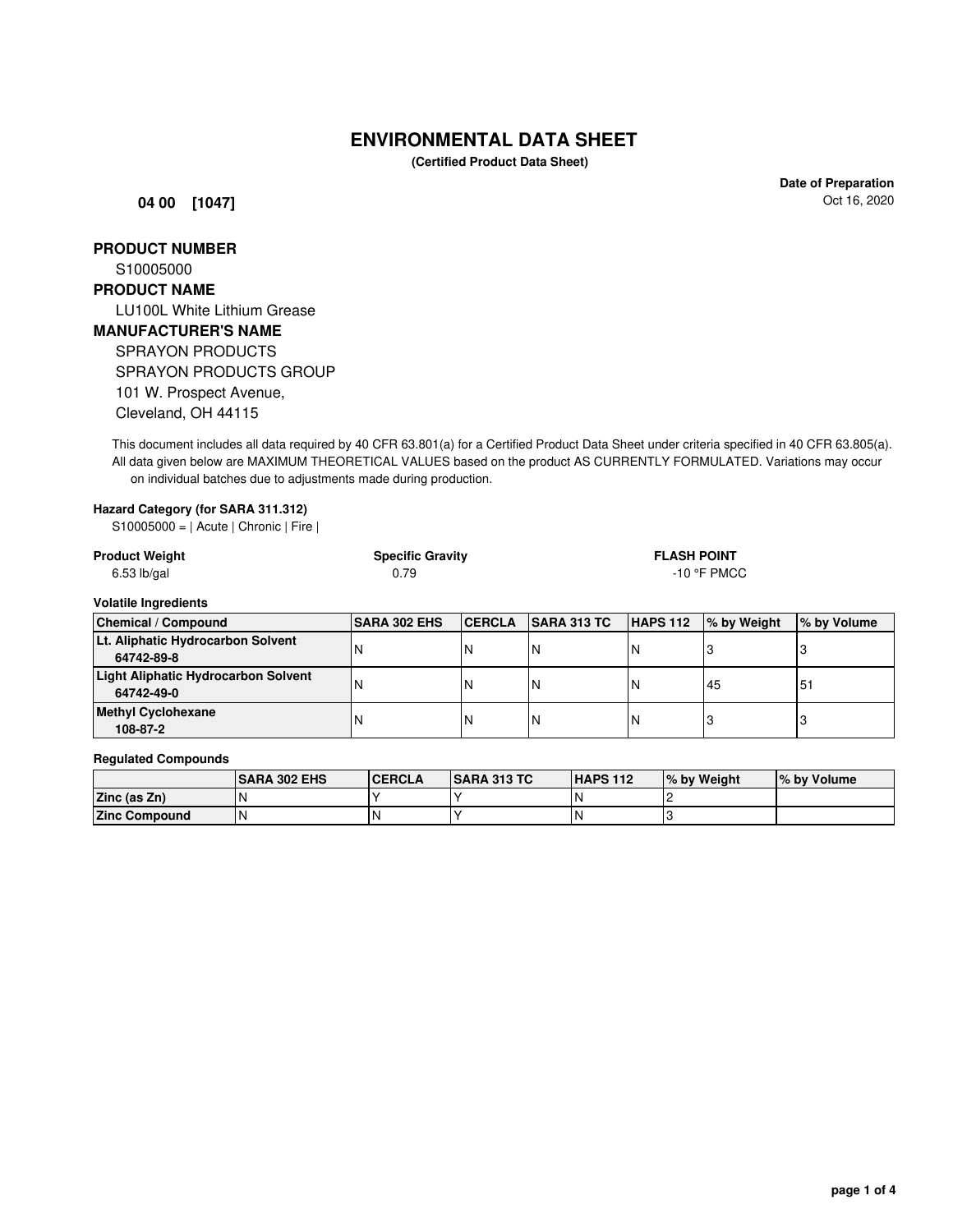# **Volatile Organic Compounds - U.S. EPA / Canada**

|                             | S10005000  |              |  |
|-----------------------------|------------|--------------|--|
|                             | LB/Gal     | g/L          |  |
| <b>Coating Density</b>      | 6.53       | 782          |  |
|                             | By wt      | By vol       |  |
| <b>Total Volatiles</b>      | 50.0%      | 55.9%        |  |
| Federally exempt solvents   |            |              |  |
| Water                       | 0.0%       | 0.0%         |  |
| Organic Volatiles           | 50.0%      | 55.9%        |  |
| <b>Percent Non-Volatile</b> | 50.0%      | 44.1%        |  |
| <b>VOC Content</b>          | LB/Gal     | g/L          |  |
| Total                       | 3.26       | 391          |  |
| Less exempt solvents        | 3.26       | 391          |  |
| Of solids                   | 7.41       | 887          |  |
| Of solids                   | 1.00 lb/lb | $1.00$ kg/kg |  |
|                             | By wt      |              |  |
| By wt LVP-VOC               | 50.0%      |              |  |

Maximum Incremental Reactivity (MIR) (per US EPA Aerosol Ctg Rule, MIR Values 2009) **0.60**

## **Volatile Organic Compounds - California**

|                        | S10005000  |            |  |
|------------------------|------------|------------|--|
|                        | LB/Gal     | q/L        |  |
| <b>Coating Density</b> | 6.53       | 782        |  |
|                        | By wt      | By vol     |  |
| <b>Total Volatiles</b> | 50.0%      | 55.9%      |  |
| Exempt solvents        |            |            |  |
| Water                  | 0.0%       | 0.0%       |  |
| Organic Volatiles      | 50.0%      | 55.9%      |  |
| Percent Non-Volatile   | 50.0%      | 44.1%      |  |
| <b>VOC Content</b>     | LB/Gal     | q/L        |  |
| Total                  | 3.26       | 391        |  |
| Less exempt solvents   | 3.26       | 391        |  |
| Of solids              | 7.41       | 887        |  |
| Of solids              | 1.00 lb/lb | 1.00 kg/kg |  |
|                        | By wt      |            |  |
| By wt LVP-VOC          | 50.0%      |            |  |

Maximum Incremental Reactivity (MIR) (per California Air Resources Board Aerosol Products Regulation, MIR Values 2010) **0.59**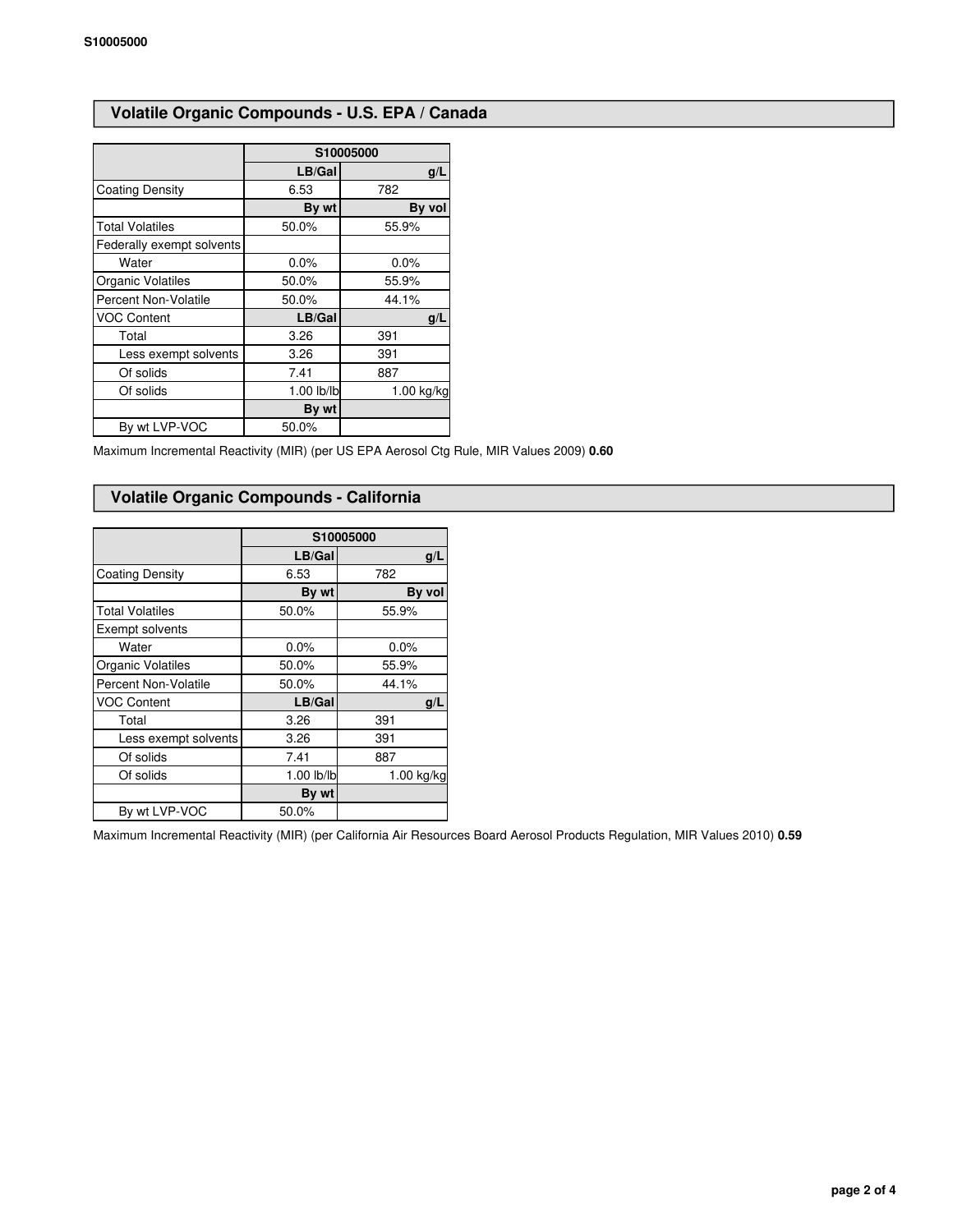# **Volatile Organic Compounds - South Coast Air Quality Management District, California, US**

|                             | S10005000  |              |  |
|-----------------------------|------------|--------------|--|
|                             | LB/Gal     | q/L          |  |
| <b>Coating Density</b>      | 6.53       | 782          |  |
|                             | By wt      | By vol       |  |
| <b>Total Volatiles</b>      | 50.0%      | 55.9%        |  |
| Exempt solvents             |            |              |  |
| Water                       | 0.0%       | 0.0%         |  |
| Organic Volatiles           | 50.0%      | 55.9%        |  |
| <b>Percent Non-Volatile</b> | 50.0%      | 44.1%        |  |
| <b>VOC Content</b>          | LB/Gal     | g/L          |  |
| Total                       | 3.26       | 391          |  |
| Less exempt solvents        | 3.26       | 391          |  |
| Of solids                   | 7.41       | 887          |  |
| Of solids                   | 1.00 lb/lb | $1.00$ kg/kg |  |

## **Volatile Organic Compounds - EU Directive 2004/42/EC**

|                        | S10005000 |        |  |
|------------------------|-----------|--------|--|
|                        | By wt     | By vol |  |
| <b>Total Volatiles</b> | 50.0%     | 55.9%  |  |
| <b>VOC Content</b>     | LB/Gal    |        |  |
| Total                  | 3.26      | 391    |  |

## **Volatile Organic Compounds - EU Directive 2010/75/EU**

|                    | S10005000 |        |  |
|--------------------|-----------|--------|--|
|                    | By wt     | By vol |  |
| Total Volatiles    | 50.0%     | 55.9%  |  |
| <b>VOC Content</b> | LB/Gal    | g/l    |  |
| Total              | 3.26      | 391    |  |

## **Volatile Organic Compounds - Mexico**

|                        | S10005000  |            |  |
|------------------------|------------|------------|--|
|                        | LB/Gal     | q/L        |  |
| <b>Coating Density</b> | 6.53       | 782        |  |
|                        | By wt      | By vol     |  |
| <b>Total Volatiles</b> | 50.0%      | 55.9%      |  |
| Exempt solvents        |            |            |  |
| Water                  | $0.0\%$    | 0.0%       |  |
| Organic Volatiles      | 50.0%      | 55.9%      |  |
| Percent Non-Volatile   | 50.0%      | 44.1%      |  |
| <b>VOC Content</b>     | LB/Gal     | g/L        |  |
| Total                  | 3.26       | 391        |  |
| Less exempt solvents   | 3.26       | 391        |  |
| Of solids              | 7.41       | 887        |  |
| Of solids              | 1.00 lb/lb | 1.00 kg/kg |  |